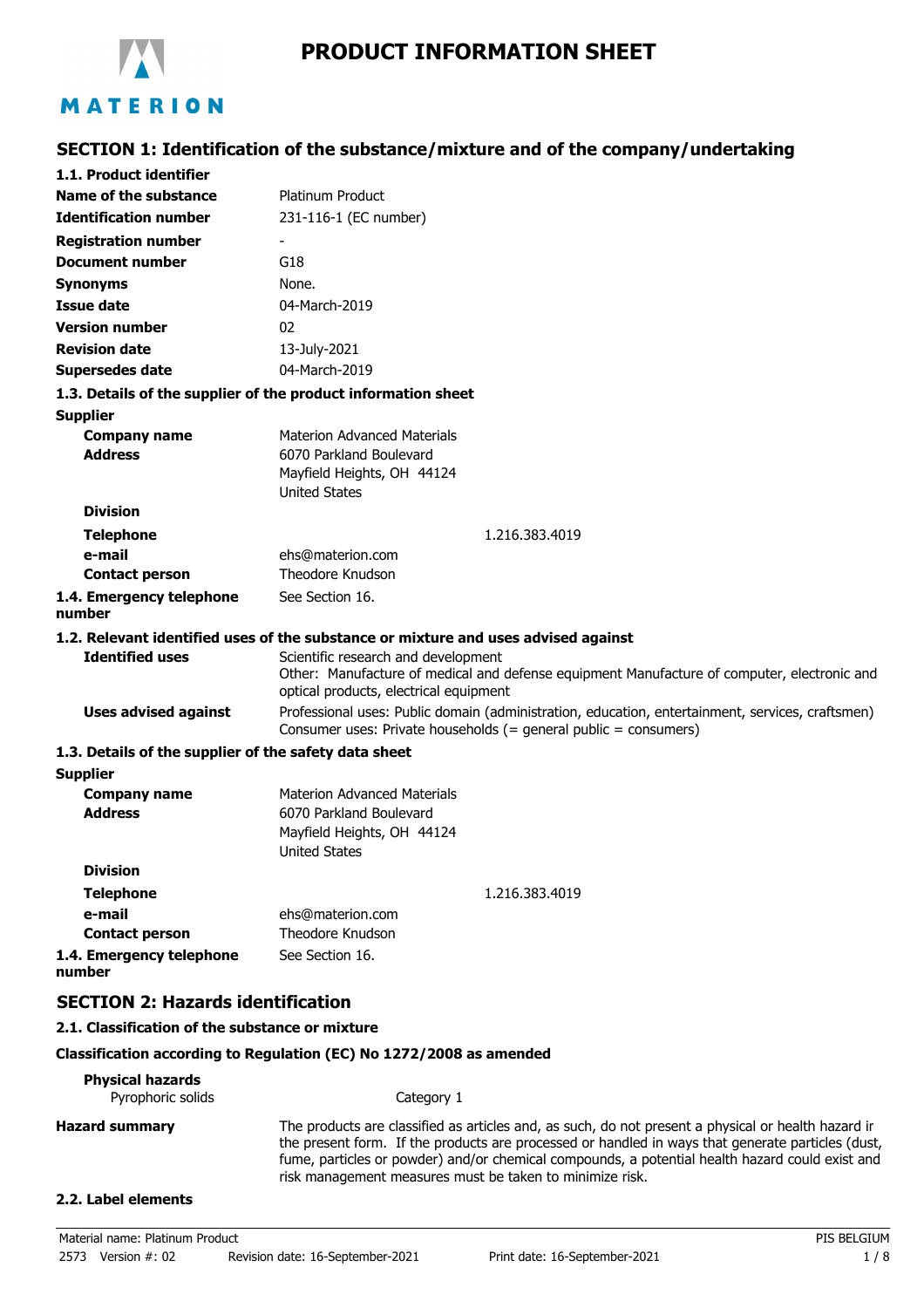|                                   | Label according to Regulation (EC) No. 1272/2008 as amended                                                                                                                                                                                                           |
|-----------------------------------|-----------------------------------------------------------------------------------------------------------------------------------------------------------------------------------------------------------------------------------------------------------------------|
| <b>Contains:</b>                  | Platinum Product                                                                                                                                                                                                                                                      |
| <b>Hazard pictograms</b>          | None.                                                                                                                                                                                                                                                                 |
| Signal word                       | None.                                                                                                                                                                                                                                                                 |
| <b>Hazard statements</b>          | The material as sold in solid form is generally not considered hazardous. However, if the process<br>involves grinding, melting, cutting or any other process that causes a release of dust or fumes,<br>hazardous levels of airborne particulate could be generated. |
| <b>Precautionary statements</b>   |                                                                                                                                                                                                                                                                       |
| <b>Prevention</b>                 | Observe good industrial hygiene practices.                                                                                                                                                                                                                            |
| <b>Response</b>                   | Wash hands after handling.                                                                                                                                                                                                                                            |
| <b>Storage</b>                    | Store away from incompatible materials.                                                                                                                                                                                                                               |
| <b>Disposal</b>                   | Not available.                                                                                                                                                                                                                                                        |
| Supplemental label<br>information | For further information, please contact the Product Stewardship Department at $+1.800.862.4118$ .                                                                                                                                                                     |
| 2.3. Other hazards                | None known.                                                                                                                                                                                                                                                           |

## **SECTION 3: Composition/information on ingredients**

- **3.1. Substances**
- **General information**

| <b>Chemical name</b> | $\frac{0}{0}$            | No.                    | CAS-No. / EC REACH Registration No. Index No. |                          | <b>Notes</b> |
|----------------------|--------------------------|------------------------|-----------------------------------------------|--------------------------|--------------|
| Platinum Product     | 100                      | 7440-06-4<br>231-116-1 | $\overline{\phantom{a}}$                      | $\overline{\phantom{0}}$ | #            |
|                      | <b>Classification: -</b> |                        |                                               |                          |              |

## **SECTION 4: First aid measures**

**General information**

Ensure that medical personnel are aware of the material(s) involved, and take precautions to protect themselves.

## **4.1. Description of first aid measures**

| <b>Inhalation</b>                                                              | Call a physician if symptoms develop or persist.           |
|--------------------------------------------------------------------------------|------------------------------------------------------------|
| <b>Skin contact</b>                                                            | Get medical attention if irritation develops and persists. |
| Eye contact                                                                    | Get medical attention if irritation develops and persists. |
| <b>Ingestion</b>                                                               | Get medical advice/attention if you feel unwell.           |
| 4.2. Most important<br>symptoms and effects, both<br>acute and delayed         | None known.                                                |
| 4.3. Indication of any<br>immediate medical attention<br>and special treatment | Treat symptomatically.                                     |

# **needed**

# **SECTION 5: Firefighting measures**

| <b>General fire hazards</b>                                                                | No unusual fire or explosion hazards noted.                                                |
|--------------------------------------------------------------------------------------------|--------------------------------------------------------------------------------------------|
| 5.1. Extinguishing media<br>Suitable extinguishing<br>media                                | Powder. Dry sand. Use methods for the surrounding fire.                                    |
| Unsuitable extinguishing<br>media                                                          | None known.                                                                                |
| 5.2. Special hazards arising<br>from the substance or<br>mixture                           | This product is not flammable.                                                             |
| 5.3. Advice for firefighters<br><b>Special protective</b><br>equipment for<br>firefighters | Wear suitable protective equipment.                                                        |
| <b>Special firefighting</b><br>procedures                                                  | Use water spray to cool unopened containers.                                               |
| <b>Specific methods</b>                                                                    | Use standard firefighting procedures and consider the hazards of other involved materials. |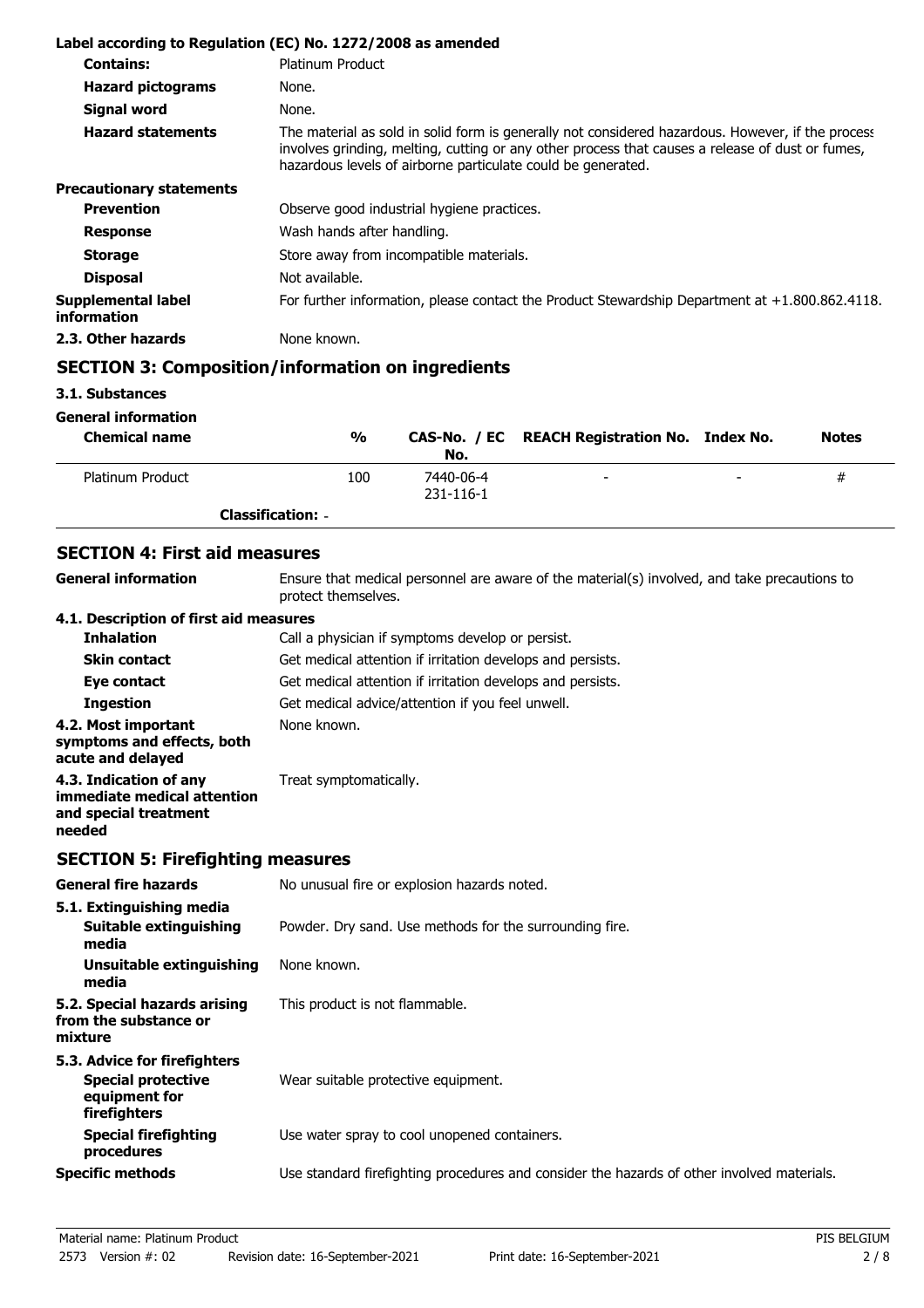## **SECTION 6: Accidental release measures**

|                                                              | 6.1. Personal precautions, protective equipment and emergency procedures |
|--------------------------------------------------------------|--------------------------------------------------------------------------|
| For non-emergency<br>personnel                               | Keep unnecessary personnel away.                                         |
| For emergency<br>responders                                  | Keep unnecessary personnel away.                                         |
| 6.2. Environmental<br>precautions                            | Collect spillage.                                                        |
| 6.3. Methods and material for<br>containment and cleaning up | Collect spillage.                                                        |
| 6.4. Reference to other<br>sections                          | Not available.                                                           |
| <b>SECTION 7: Handling and storage</b>                       |                                                                          |

| 7.1. Precautions for safe<br>handling                                          | Avoid prolonged exposure. Observe good industrial hygiene practices. |
|--------------------------------------------------------------------------------|----------------------------------------------------------------------|
| 7.2. Conditions for safe<br>storage, including any<br><i>incompatibilities</i> | Not available.                                                       |
| 7.3. Specific end use(s)                                                       | Not available.                                                       |

## **SECTION 8: Exposure controls/personal protection**

## **8.1. Control parameters**

#### **Occupational exposure limits**

| <b>Belgium. Exposure Limit Values</b> |            |           |
|---------------------------------------|------------|-----------|
| Material                              | Type       | Value     |
| Platinum Product (CAS<br>7440-06-4)   | <b>TWA</b> | 1 $mq/m3$ |

### **EU. Indicative Exposure Limit Values in Directives 91/322/EEC, 2000/39/EC, 2006/15/EC, 2009/161/EU, 2017/164/EU**

| <b>Material</b>                                      | <b>Type</b>                                                               | <b>Value</b>                                                                                                                                                                                                                                                                                                                                                                                           |
|------------------------------------------------------|---------------------------------------------------------------------------|--------------------------------------------------------------------------------------------------------------------------------------------------------------------------------------------------------------------------------------------------------------------------------------------------------------------------------------------------------------------------------------------------------|
| Platinum Product (CAS<br>7440-06-4)                  | <b>TWA</b>                                                                | 1 mg/m3                                                                                                                                                                                                                                                                                                                                                                                                |
| <b>Biological limit values</b>                       | No biological exposure limits noted for the ingredient(s).                |                                                                                                                                                                                                                                                                                                                                                                                                        |
| <b>Recommended monitoring</b><br>procedures          | Follow standard monitoring procedures.                                    |                                                                                                                                                                                                                                                                                                                                                                                                        |
| Derived no effect levels<br>(DNELs)                  | Not available.                                                            |                                                                                                                                                                                                                                                                                                                                                                                                        |
| <b>Predicted no effect</b><br>concentrations (PNECs) | Not available.                                                            |                                                                                                                                                                                                                                                                                                                                                                                                        |
| <b>Exposure guidelines</b>                           | This material does not have established exposure limits.                  |                                                                                                                                                                                                                                                                                                                                                                                                        |
| 8.2. Exposure controls                               |                                                                           |                                                                                                                                                                                                                                                                                                                                                                                                        |
| <b>Appropriate engineering</b><br>controls           |                                                                           | Good general ventilation (typically 10 air changes per hour) should be used. Ventilation rates should<br>be matched to conditions. If applicable, use process enclosures, local exhaust ventilation, or other<br>engineering controls to maintain airborne levels below recommended exposure limits. If exposure<br>limits have not been established, maintain airborne levels to an acceptable level. |
|                                                      | Individual protection measures, such as personal protective equipment     |                                                                                                                                                                                                                                                                                                                                                                                                        |
| <b>General information</b>                           | As a standard hygiene practice, wash hands before eating or smoking.      |                                                                                                                                                                                                                                                                                                                                                                                                        |
| Eye/face protection                                  | Wear safety glasses with side shields (or goggles).                       |                                                                                                                                                                                                                                                                                                                                                                                                        |
| <b>Skin protection</b>                               |                                                                           |                                                                                                                                                                                                                                                                                                                                                                                                        |
| - Hand protection                                    | Wear gloves to prevent metal cuts and skin abrasions during handling.     |                                                                                                                                                                                                                                                                                                                                                                                                        |
| - Other                                              | Use personal protective equipment as required.                            |                                                                                                                                                                                                                                                                                                                                                                                                        |
| <b>Respiratory protection</b>                        | In case of insufficient ventilation, wear suitable respiratory equipment. |                                                                                                                                                                                                                                                                                                                                                                                                        |
| <b>Thermal hazards</b>                               | Wear appropriate thermal protective clothing, when necessary.             |                                                                                                                                                                                                                                                                                                                                                                                                        |
| <b>Hygiene measures</b>                              | remove contaminants.                                                      | Always observe good personal hygiene measures, such as washing after handling the material and<br>before eating, drinking, and/or smoking. Routinely wash work clothing and protective equipment to                                                                                                                                                                                                    |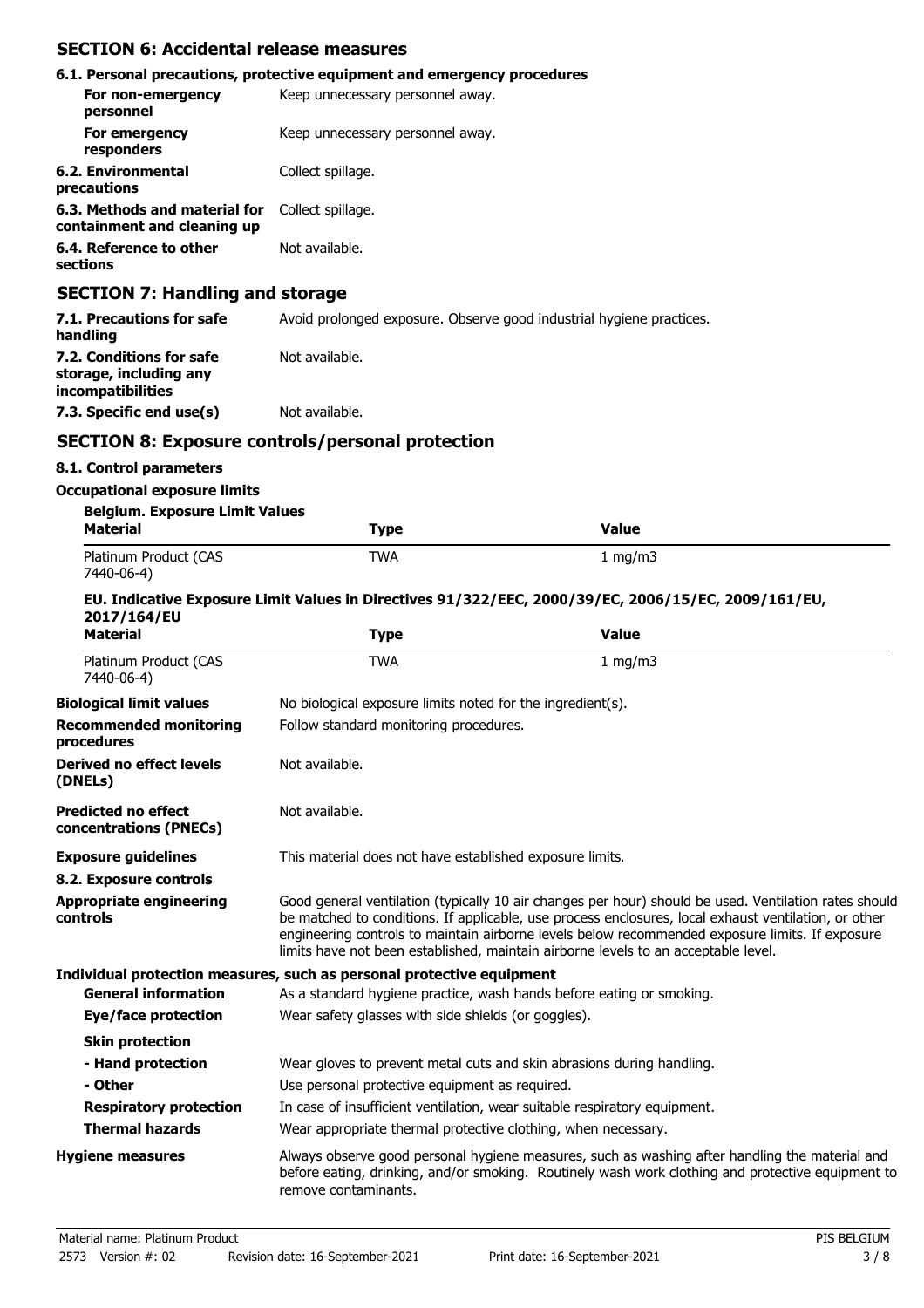# **controls**

## **SECTION 9: Physical and chemical properties 9.1. Information on basic physical and chemical properties**

| <b>Appearance</b>                                   |                                          |
|-----------------------------------------------------|------------------------------------------|
| <b>Physical state</b>                               | Solid.                                   |
| Form                                                | Solid.                                   |
| <b>Colour</b>                                       | Grey.                                    |
| <b>Odour</b>                                        | None.                                    |
| <b>Odour threshold</b>                              | Not applicable.                          |
| рH                                                  | Not applicable.                          |
| <b>Melting point/freezing point</b>                 | 1768,4 °C (3215,12 °F) / Not applicable. |
| <b>Initial boiling point and</b><br>boiling range   | 3825 °C (6917 °F)                        |
| <b>Flash point</b>                                  | Not applicable.                          |
| <b>Evaporation rate</b>                             | Not applicable.                          |
| <b>Flammability (solid, gas)</b>                    | None known.                              |
| <b>Upper/lower flammability or explosive limits</b> |                                          |
| <b>Flammability limit - lower</b><br>(%)            | Not applicable.                          |
| <b>Flammability limit -</b><br>upper $(% )$         | Not applicable.                          |
| <b>Explosive limit - lower (</b><br>%)              | Not applicable.                          |
| <b>Explosive limit - upper</b><br>(%)               | Not applicable.                          |
| Vapour pressure                                     | Not applicable.                          |
| <b>Vapour density</b>                               | Not applicable.                          |
| <b>Relative density</b>                             | Not applicable.                          |
| Solubility(ies)                                     |                                          |
| <b>Solubility (water)</b>                           | Insoluble                                |
| <b>Partition coefficient</b><br>(n-octanol/water)   | Not applicable.                          |
| <b>Auto-ignition temperature</b>                    | Not applicable.                          |
| <b>Decomposition temperature</b>                    | Not applicable.                          |
| <b>Viscosity</b>                                    | Not applicable.                          |
| <b>Explosive properties</b>                         | Not explosive.                           |
| <b>Oxidising properties</b>                         | Not oxidising.                           |
| 9.2. Other information                              |                                          |
| <b>Density</b>                                      | 21,45 g/cm3 estimated                    |
| <b>Molecular formula</b>                            | Pt                                       |
| <b>Molecular weight</b>                             | 195,08 g/mol                             |
|                                                     |                                          |

## **SECTION 10: Stability and reactivity**

| 10.1. Reactivity                            | The product is stable and non-reactive under normal conditions of use, storage and transport |
|---------------------------------------------|----------------------------------------------------------------------------------------------|
| 10.2. Chemical stability                    | Material is stable under normal conditions.                                                  |
| 10.3. Possibility of hazardous<br>reactions | No dangerous reaction known under conditions of normal use.                                  |
| 10.4. Conditions to avoid                   | Contact with incompatible materials.                                                         |
| 10.5. Incompatible materials                | Acids. Chlorine.                                                                             |
| 10.6. Hazardous<br>decomposition products   | No hazardous decomposition products are known.                                               |

# **SECTION 11: Toxicological information**

**General information CCCUPATION** Occupational exposure to the substance or mixture may cause adverse effects.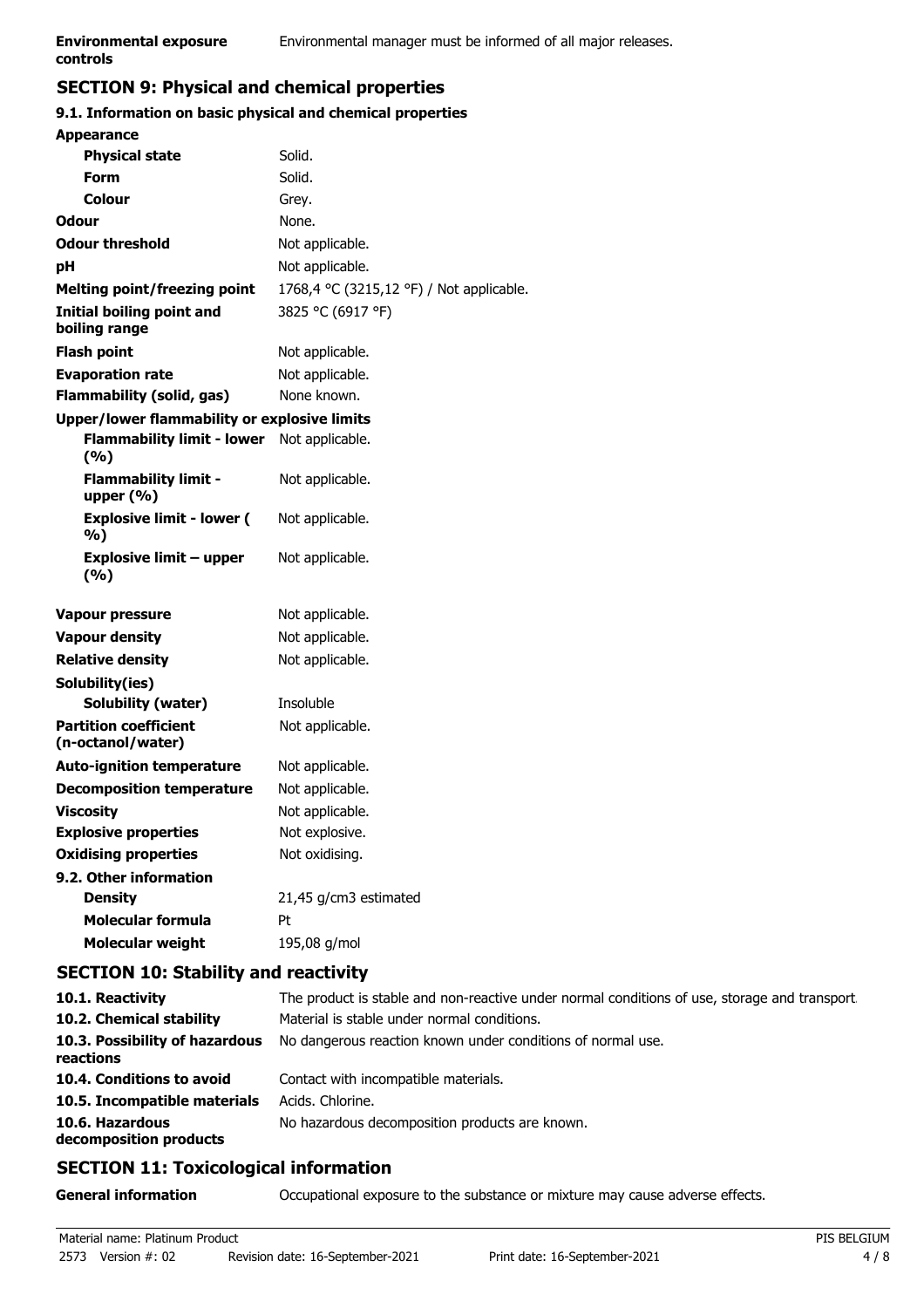### **Information on likely routes of exposure**

| <b>Inhalation</b>                                          | Not likely, due to the form of the product.               |
|------------------------------------------------------------|-----------------------------------------------------------|
| <b>Skin contact</b>                                        | Not likely, due to the form of the product.               |
| Eye contact                                                | Not likely, due to the form of the product.               |
| <b>Ingestion</b>                                           | Expected to be a low ingestion hazard.                    |
| <b>Symptoms</b>                                            | None known.                                               |
| 11.1. Information on toxicological effects                 |                                                           |
| <b>Acute toxicity</b>                                      | No data available.                                        |
| <b>Skin corrosion/irritation</b>                           | Not relevant, due to the form of the product.             |
| Serious eye damage/eye<br>irritation                       | Not likely, due to the form of the product.               |
| <b>Respiratory sensitisation</b>                           | Not a respiratory sensitizer.                             |
| <b>Skin sensitisation</b>                                  | Not a skin sensitiser.                                    |
| <b>Germ cell mutagenicity</b>                              | Not classified.                                           |
| Carcinogenicity                                            | Not classified.                                           |
| <b>Reproductive toxicity</b>                               | Not classified.                                           |
| <b>Specific target organ toxicity</b><br>- single exposure | Not classified.                                           |
| Specific target organ toxicity<br>- repeated exposure      | Not classified.                                           |
| <b>Aspiration hazard</b>                                   | Not an aspiration hazard.                                 |
| Mixture versus substance<br>information                    | No information available.                                 |
| <b>Other information</b>                                   | This product has no known adverse effect on human health. |

## **SECTION 12: Ecological information**

| 12.1. Toxicity                                            | The product is not classified as environmentally hazardous. However, this does not exclude the<br>possibility that large or frequent spills can have a harmful or damaging effect on the environment. |
|-----------------------------------------------------------|-------------------------------------------------------------------------------------------------------------------------------------------------------------------------------------------------------|
| 12.2. Persistence and<br>degradability                    | No data is available on the degradability of this product.                                                                                                                                            |
| 12.3. Bioaccumulative<br>potential                        | No data available.                                                                                                                                                                                    |
| <b>Partition coefficient</b><br>n-octanol/water (log Kow) | Not available.                                                                                                                                                                                        |
| <b>Bioconcentration factor (BCF)</b>                      | Not available.                                                                                                                                                                                        |
| 12.4. Mobility in soil                                    | No data available.                                                                                                                                                                                    |
| 12.5. Results of PBT and<br><b>vPvB</b> assessment        | Not a PBT or vPvB substance or mixture.                                                                                                                                                               |
| 12.6. Other adverse effects                               | No other adverse environmental effects (e.g. ozone depletion, photochemical ozone creation<br>potential, endocrine disruption, global warming potential) are expected from this component.            |

## **SECTION 13: Disposal considerations**

## **13.1. Waste treatment methods**

| <b>Residual waste</b>      | Dispose of in accordance with local regulations.                      |
|----------------------------|-----------------------------------------------------------------------|
| Contaminated packaging     | Refer to manufacturer/supplier for information on recovery/recycling. |
| EU waste code              | Not available.                                                        |
| <b>Special precautions</b> | Dispose in accordance with all applicable regulations.                |

# **SECTION 14: Transport information**

| <b>ADR</b>                       |                                                        |
|----------------------------------|--------------------------------------------------------|
| 14.1. UN number                  | UN3200                                                 |
| 14.2. UN proper shipping         | PYROPHORIC SOLID, INORGANIC, N.O.S. (Platinum Product) |
| name                             |                                                        |
| 14.3. Transport hazard class(es) |                                                        |
| <b>Class</b>                     | 4.2                                                    |
| Subsidiary risk                  | -                                                      |
| Label(s)                         | 4.2                                                    |
| Hazard No. (ADR)                 | 43                                                     |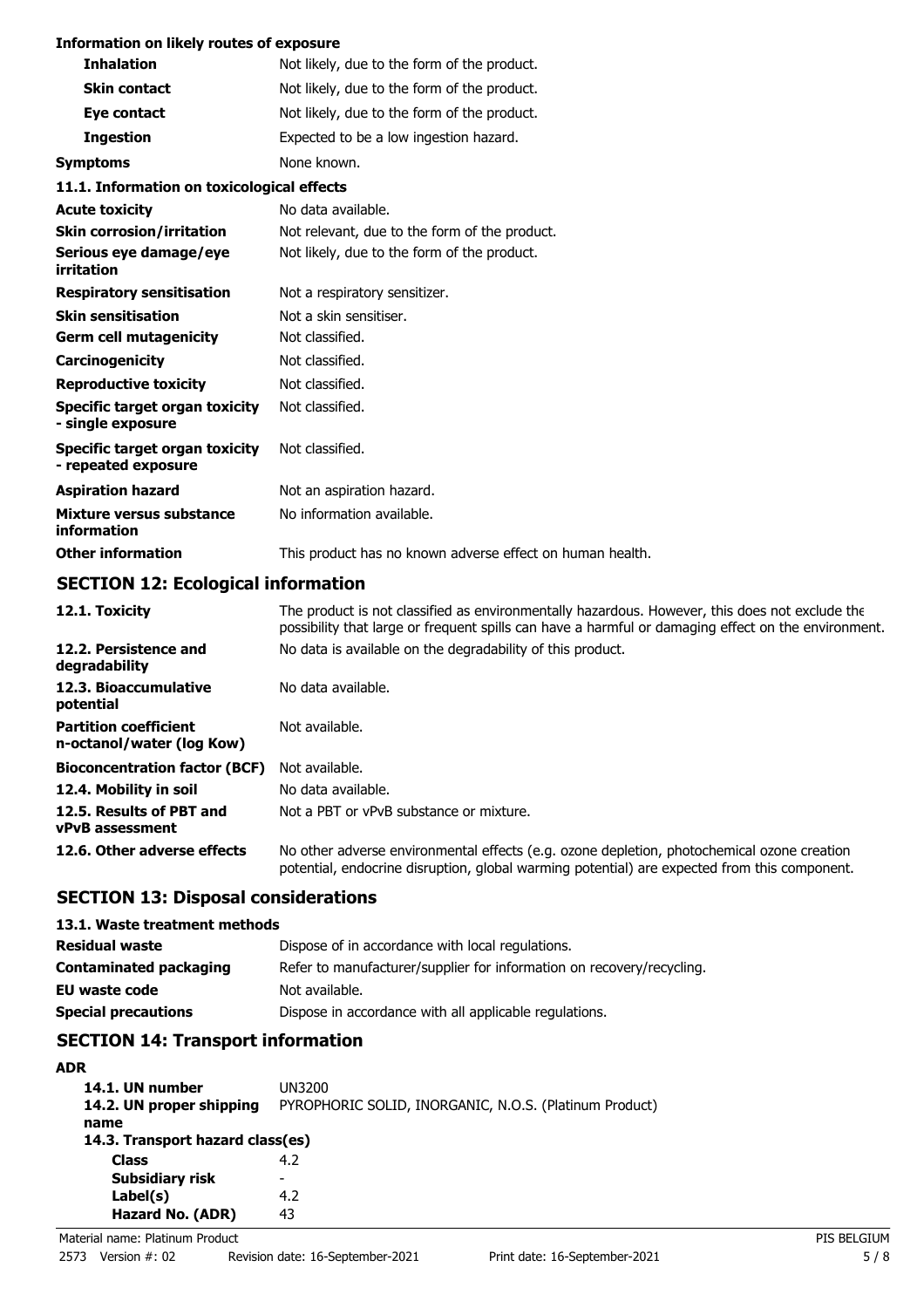**Tunnel restriction** B/E **code 14.4. Packing group** I **14.5. Environmental** No. **hazards** 14.6. Special precautions Not available. **for user RID 14.1. UN number** UN3200 **14.2. UN proper shipping** PYROPHORIC SOLID, INORGANIC, N.O.S. (Platinum Product) **name Class** 4.2 **14.3. Transport hazard class(es) Subsidiary risk Label(s)** 4.2 **14.4. Packing group** I **14.5. Environmental** No. **hazards** 14.6. Special precautions Not available. **for user ADN 14.1. UN number** UN3200 **14.2. UN proper shipping** PYROPHORIC SOLID, INORGANIC, N.O.S. (Platinum Product) **name Class** 4.2 **14.3. Transport hazard class(es) Subsidiary risk Label(s)** 4.2 **14.4. Packing group** I **14.5. Environmental** No. **hazards** 14.6. Special precautions Not available. **for user IATA 14.1. UN number** UN3200 14.2. UN proper shipping Pyrophoric solid, inorganic, n.o.s. (Platinum Product) **name Class** 4.2 **14.3. Transport hazard class(es) Subsidiary risk 14.4. Packing group** Not available. **14.5. Environmental** No. **hazards ERG Code** 4L 14.6. Special precautions Not available. **for user Passenger and cargo** Forbidden **aircraft Other information Cargo aircraft only** Forbidden **IMDG 14.1. UN number** UN3200 **14.2. UN proper shipping** PYROPHORIC SOLID, INORGANIC, N.O.S. (Platinum Product) **name Class** 4.2 **14.3. Transport hazard class(es) Subsidiary risk** - **14.4. Packing group** I **Marine pollutant** No. **14.5. Environmental hazards EmS** F-G, S-M 14.6. Special precautions Not available. **for user**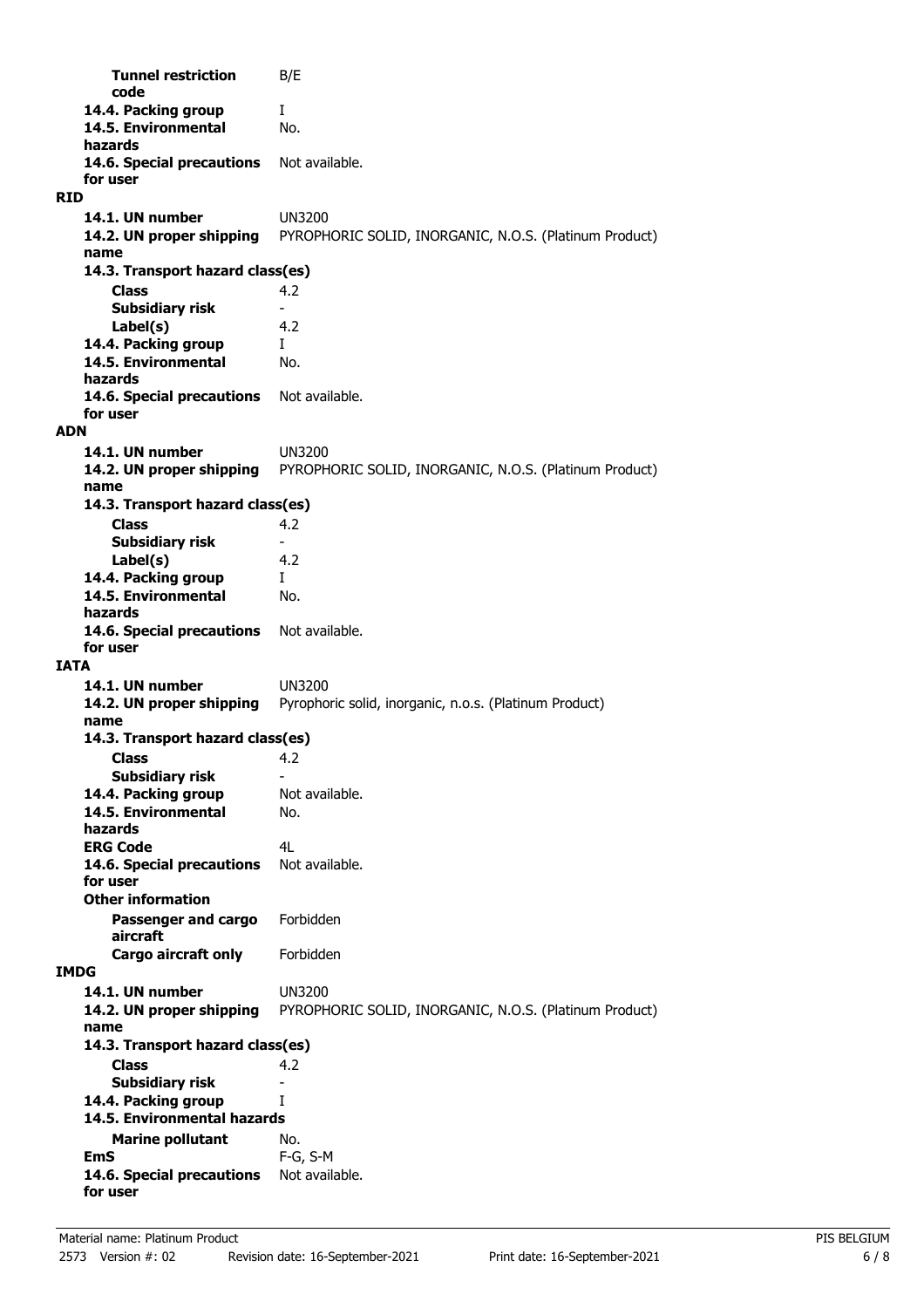#### **ADN; ADR; IATA; IMDG; RID**



## **SECTION 15: Regulatory information**

**15.1. Safety, health and environmental regulations/legislation specific for the substance or mixture**

## **EU regulations**

**Regulation (EC) No. 1005/2009 on substances that deplete the ozone layer, Annex I and II, as amended** Not listed.

**Regulation (EU) 2019/1021 On persistent organic pollutants (recast), as amended**

## Not listed.

**Regulation (EU) No. 649/2012 concerning the export and import of dangerous chemicals, Annex I, Part 1 as amended**

#### Not listed.

**Regulation (EU) No. 649/2012 concerning the export and import of dangerous chemicals, Annex I, Part 2 as amended**

#### Not listed.

**Regulation (EU) No. 649/2012 concerning the export and import of dangerous chemicals, Annex I, Part 3 as amended**

#### Not listed.

**Regulation (EU) No. 649/2012 concerning the export and import of dangerous chemicals, Annex V as amended** Not listed.

- **Regulation (EC) No. 166/2006 Annex II Pollutant Release and Transfer Registry, as amended** Not listed.
- **Regulation (EC) No. 1907/2006, REACH Article 59(10) Candidate List as currently published by ECHA** Not listed.

#### **Authorisations**

**Regulation (EC) No. 1907/2006, REACH Annex XIV Substances subject to authorization, as amended** Not listed.

### **Restrictions on use**

**Regulation (EC) No. 1907/2006, REACH Annex XVII Substances subject to restriction on marketing and use as amended**

### Not listed.

**Directive 2004/37/EC: on the protection of workers from the risks related to exposure to carcinogens and mutagens at work, as amended.**

Not listed.

## **Other EU regulations**

**Directive 2012/18/EU on major accident hazards involving dangerous substances, as amended**

Not listed.

| <b>National regulations</b> | Not available. |
|-----------------------------|----------------|
| 15.2. Chemical safety       | Not available. |
| assessment                  |                |

## **SECTION 16: Other information**

| <b>List of abbreviations</b>                                                    | Not available.                                            |
|---------------------------------------------------------------------------------|-----------------------------------------------------------|
| <b>References</b>                                                               | Not available.                                            |
| Information on evaluation<br>method leading to the<br>classification of mixture | Not applicable.                                           |
| <b>Training information</b>                                                     | Follow training instructions when handling this material. |